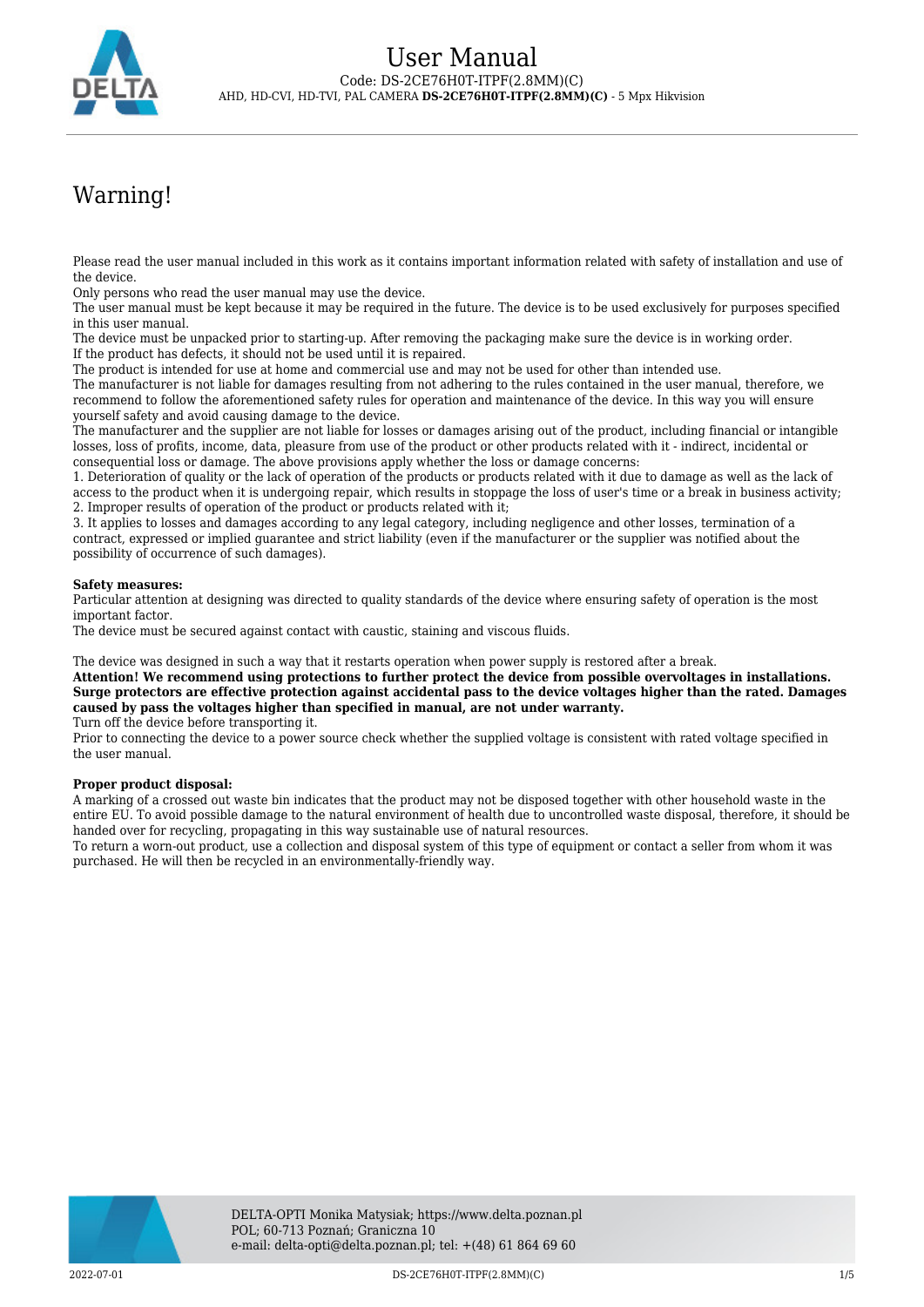

Megapixel camera with Progressive scan CMOS sensor and AHD / HD-CVI / HD-TVI / CVBS.

The AHD / HD-CVI / HD-TVI interface allows to transmission of analog video signal via coaxial cable in 5 Mpx (AHD / HD-TVI) / 4 Mpx (HD-CVI) resolution. During transmission there are no delays and is maintained the original, high quality image. The change of the AHD / HD-CVI / HD-TVI / PAL standard is done with the corresponding button by keeping it pressed for approx. 5 seconds.

In the case of video transmission using a twisted pair cable and matching transformers (balun), be aware of the possibility of signal reflections and interfering signals.

Camera is according to IP67 Index of Protection norm.



| Standard:                        | AHD / HD-CVI / HD-TVI / CVBS                                                                                                                                                             |
|----------------------------------|------------------------------------------------------------------------------------------------------------------------------------------------------------------------------------------|
| Sensor:                          | Progressive Scan CMOS                                                                                                                                                                    |
| Matrix size:                     | 5 Mpx                                                                                                                                                                                    |
| Resolution:                      | • 2560 x 1944 - 5 Mpx @ AHD / HD-TVI - 20 fps<br>• 2560 x 1440 - 4 Mpx @ AHD / HD-CVI / HD-TVI<br>$-25$ fps<br>$\cdot$ 1920 x 1080 - 1080p @ HD-TVI - 25 fps<br>• 960 x 576 - 960H @ PAL |
| Range of IR illumination:        | 20 <sub>m</sub>                                                                                                                                                                          |
| IR illuminator power adjustment: | Automatic                                                                                                                                                                                |
| Lens:                            | $2.8 \text{ mm}$                                                                                                                                                                         |
| View angle:                      | • 85 ° (manufacturer data)<br>• 83 ° (our tests result)                                                                                                                                  |
| IR illuminator support:          | ICR - Movable InfraRed filter                                                                                                                                                            |
| Video output:                    | AHD / HD-CVI / HD-TVI / CVBS, 1 Vpp / 75 $\Omega$                                                                                                                                        |

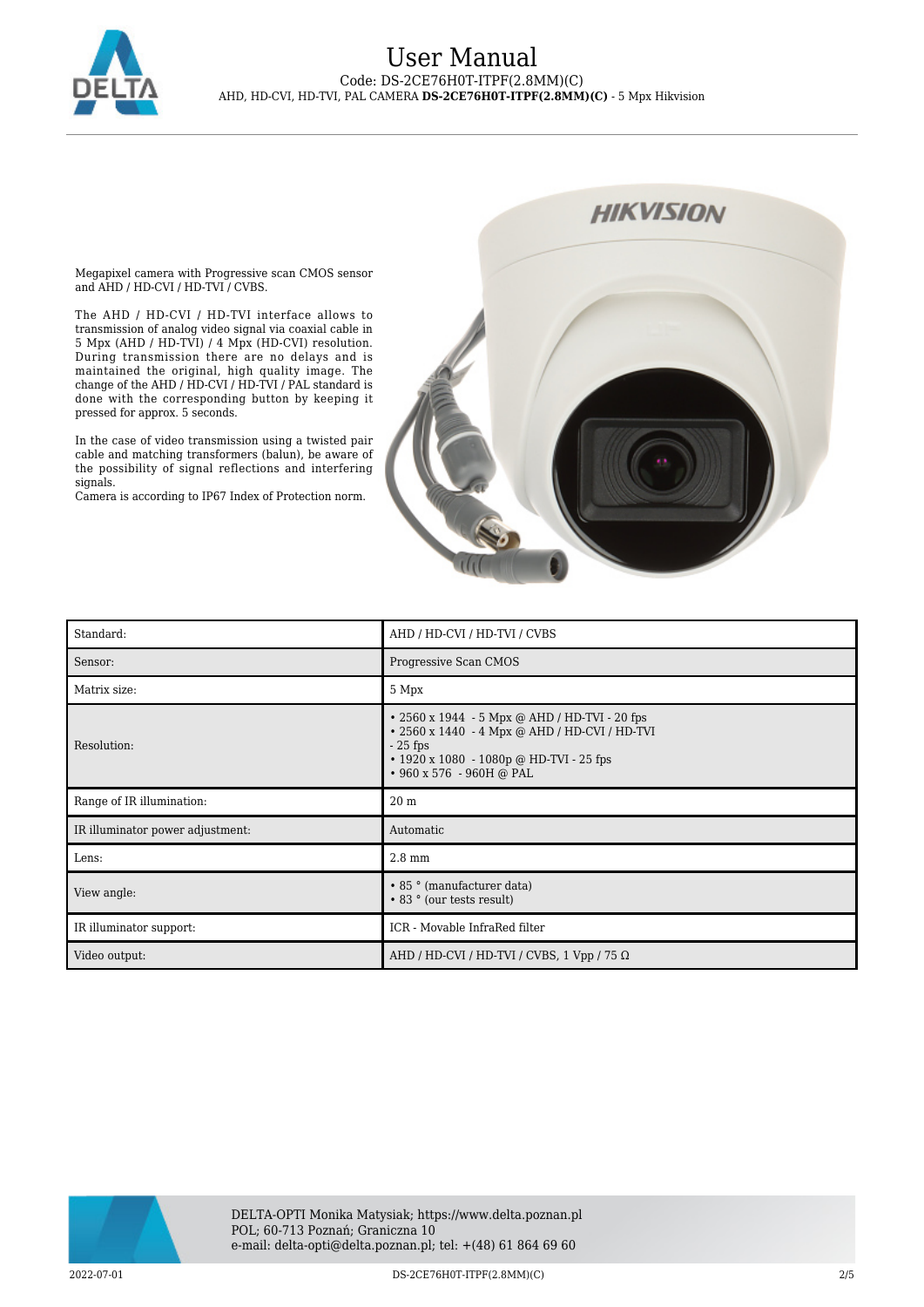

| Main features:         | • D-WDR - Wide Dynamic Range<br>• 2D-DNR - Digital Noise Reduction<br>• EXIR - high-efficiency infrared LEDs technology, which evenly covers the whole<br>plan of both central vantage points of the scene as well as the corners<br>• AGC - Automatic Gain Control<br>• BLC - Back Light Compensation<br>• HLC - High Light Compensation (spot)<br>• ICR - Movable InfraRed filter<br>• Auto White Balance<br>• Mirror - Mirror image<br>• Sharpness - sharper image outlines |
|------------------------|--------------------------------------------------------------------------------------------------------------------------------------------------------------------------------------------------------------------------------------------------------------------------------------------------------------------------------------------------------------------------------------------------------------------------------------------------------------------------------|
| OSD menu:              | OSD menu available via recorder                                                                                                                                                                                                                                                                                                                                                                                                                                                |
| Power supply:          | 12 V DC / 340 mA                                                                                                                                                                                                                                                                                                                                                                                                                                                               |
| Power consumption:     | $\leq$ 4.3 W                                                                                                                                                                                                                                                                                                                                                                                                                                                                   |
| Housing:               | Dome, Plastic                                                                                                                                                                                                                                                                                                                                                                                                                                                                  |
| Color:                 | White                                                                                                                                                                                                                                                                                                                                                                                                                                                                          |
| "Index of Protection": | IP <sub>67</sub>                                                                                                                                                                                                                                                                                                                                                                                                                                                               |
| Vandal-proof:          |                                                                                                                                                                                                                                                                                                                                                                                                                                                                                |
| Operation temp:        | $-40 °C  60 °C$                                                                                                                                                                                                                                                                                                                                                                                                                                                                |
| Weight:                | $0.15$ kg                                                                                                                                                                                                                                                                                                                                                                                                                                                                      |
| Dimensions:            | Ø 85 x 79 mm                                                                                                                                                                                                                                                                                                                                                                                                                                                                   |
| Manufacturer / Brand:  | Hikvision                                                                                                                                                                                                                                                                                                                                                                                                                                                                      |
| SAP Code:              | 300613619                                                                                                                                                                                                                                                                                                                                                                                                                                                                      |
| Guarantee:             | 3 years                                                                                                                                                                                                                                                                                                                                                                                                                                                                        |

Camera is out from clamping ring:



Mounting side view:

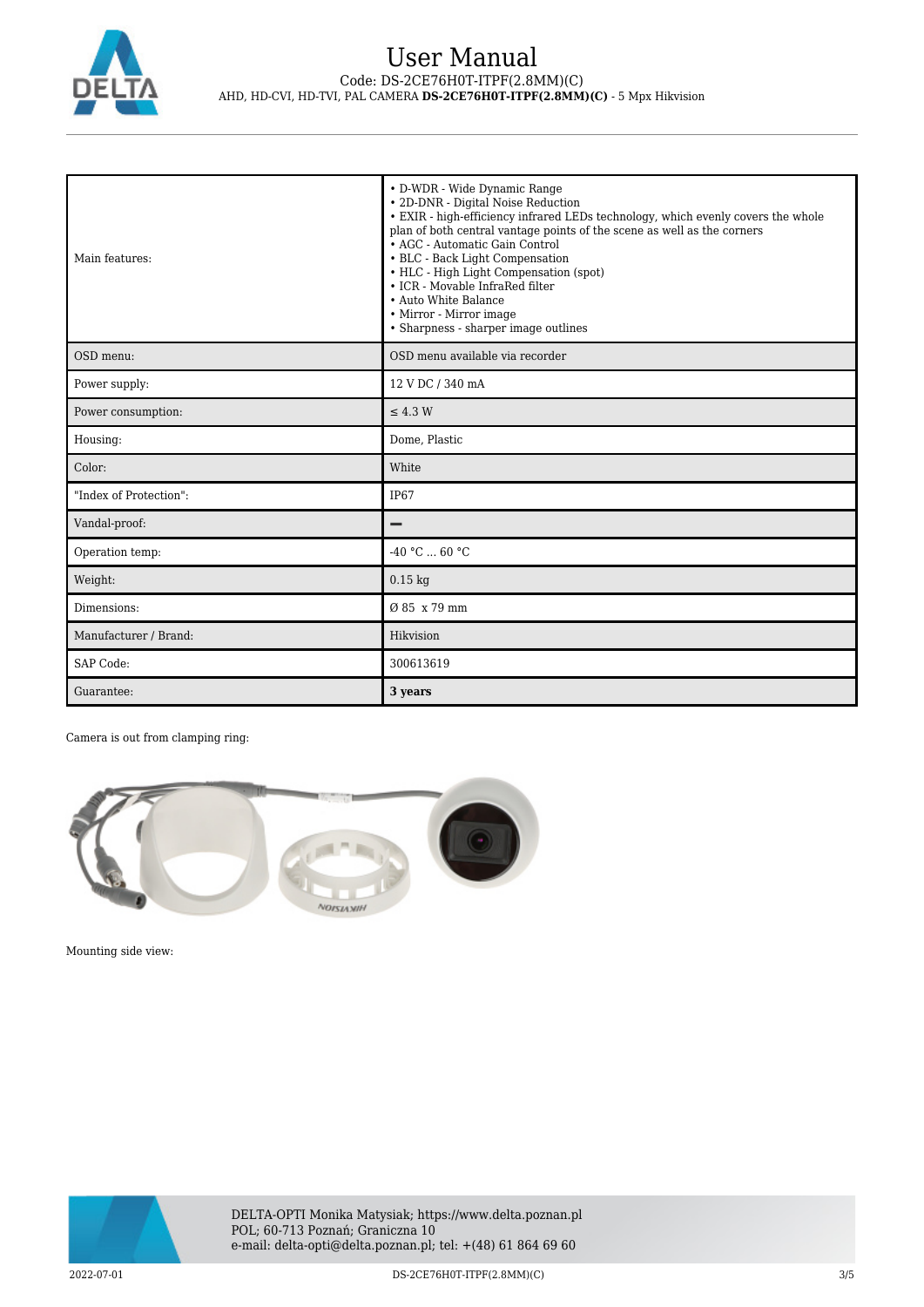



Dimensions:



The change of the AHD / HD-CVI / HD-TVI / CVBS standard is done with the corresponding button by keeping it pressed for approx. 5 seconds: